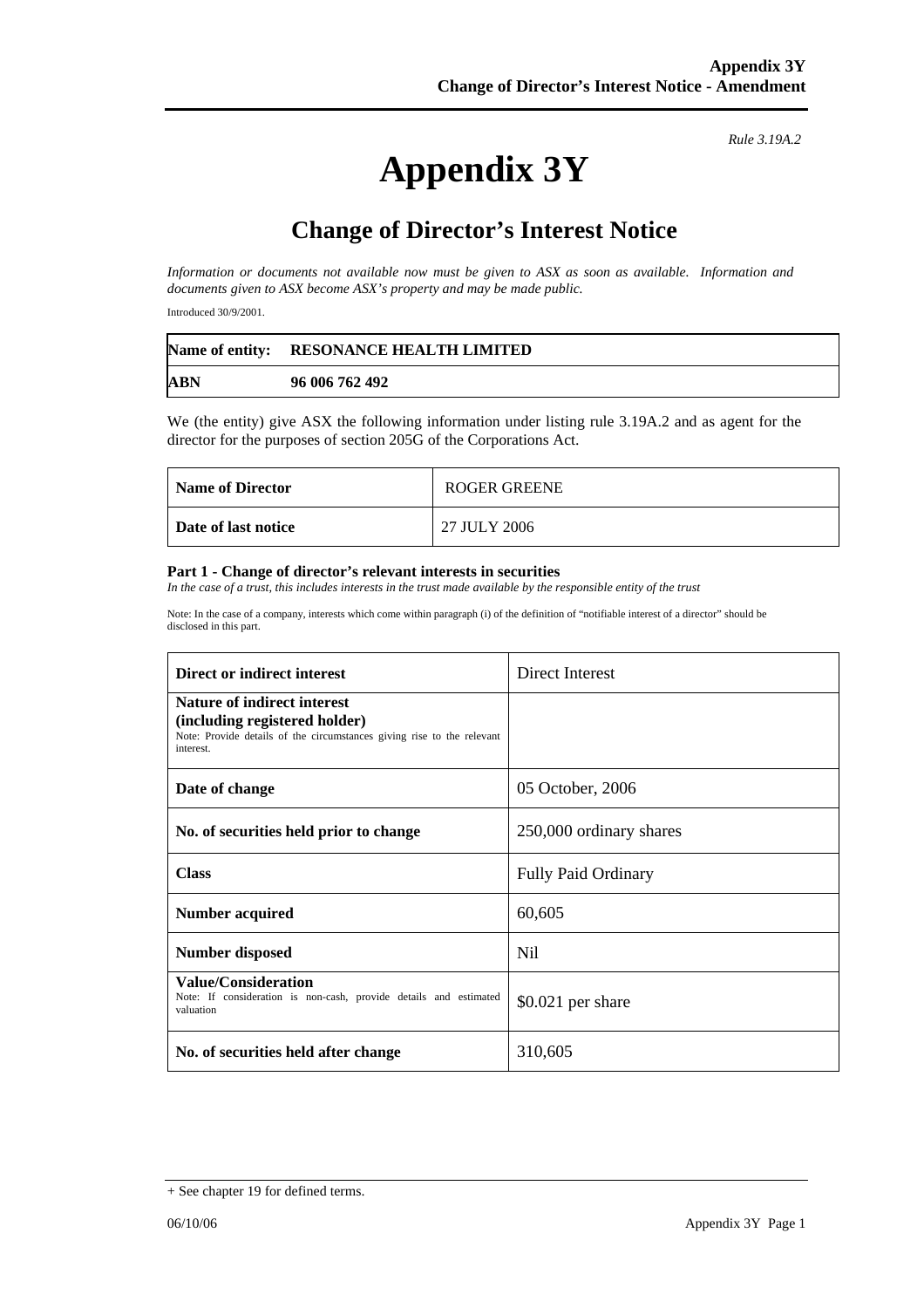### **Part 2 – Change of director's interests in contracts**

Note: In the case of a company, interests which come within paragraph (ii) of the definition of "notifiable interest of a director" should be disclosed in this part.

| <b>Detail of contract</b>                                                                                                                                                      | N/A |
|--------------------------------------------------------------------------------------------------------------------------------------------------------------------------------|-----|
| <b>Nature of interest</b>                                                                                                                                                      | N/A |
| Name of registered holder<br>(if issued securities)                                                                                                                            | N/A |
| Date of change                                                                                                                                                                 | N/A |
| No. and class of securities to<br>which interest related prior to<br>change<br>Note: Details are only required for a contract in relation<br>to which the interest has changed | N/A |
| <b>Interest acquired</b>                                                                                                                                                       | N/A |
| <b>Interest disposed</b>                                                                                                                                                       | N/A |
| <b>Value/Consideration</b><br>Note: If consideration is non-cash, provide details and<br>an estimated valuation                                                                | N/A |
| Interest after change                                                                                                                                                          | N/A |

<sup>+</sup> See chapter 19 for defined terms.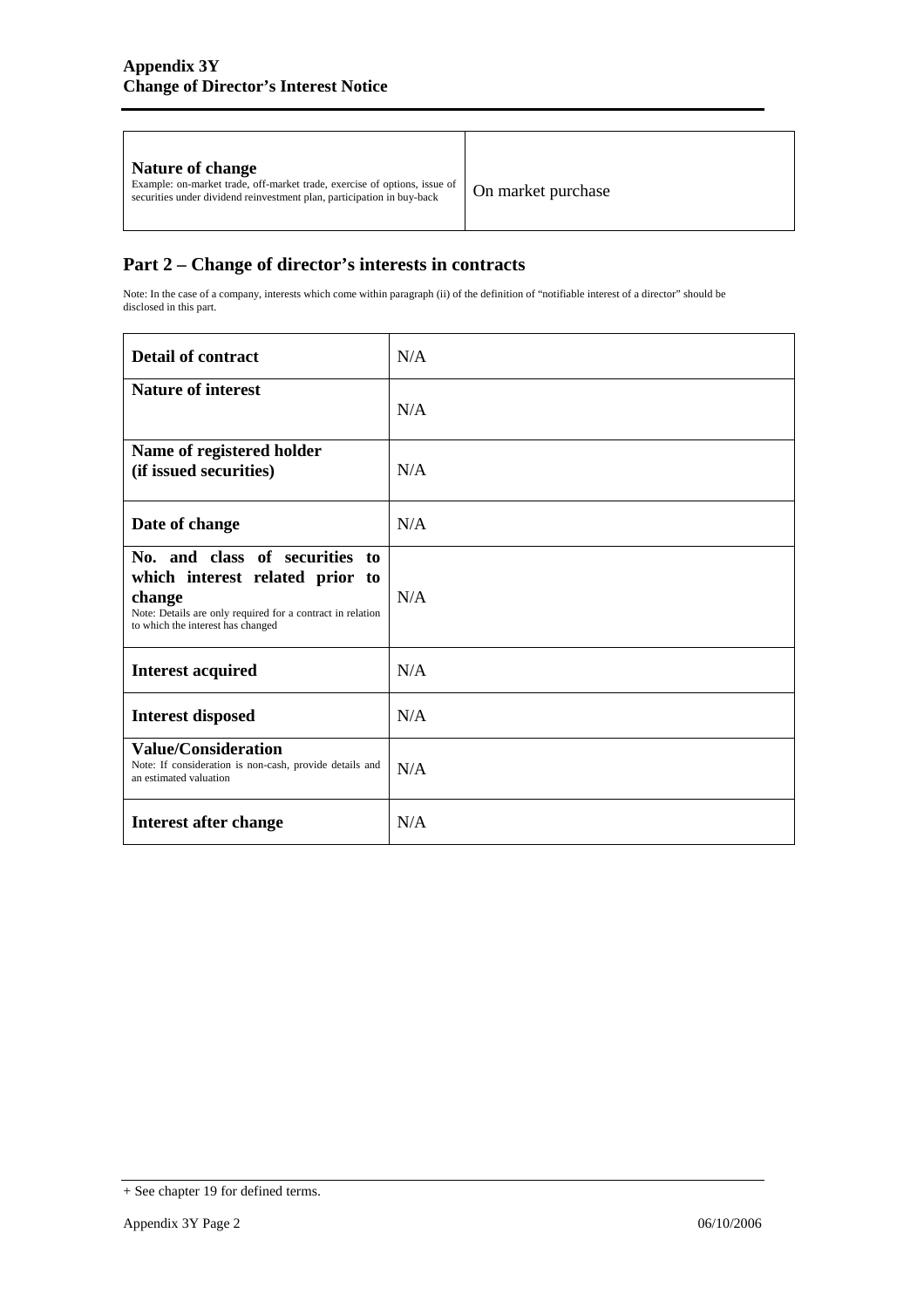*Rule 3.19A.2*

# **Appendix 3Y**

## **Change of Director's Interest Notice**

*Information or documents not available now must be given to ASX as soon as available. Information and documents given to ASX become ASX's property and may be made public.* 

Introduced 30/9/2001.

|            | Name of entity: RESONANCE HEALTH LIMITED |
|------------|------------------------------------------|
| <b>ABN</b> | 96 006 762 492                           |

We (the entity) give ASX the following information under listing rule 3.19A.2 and as agent for the director for the purposes of section 205G of the Corporations Act.

| <b>Name of Director</b> | <b>MICHAEL DALSIN</b> |
|-------------------------|-----------------------|
| Date of last notice     | 27 JULY 2006          |

#### **Part 1 - Change of director's relevant interests in securities**

In the case of a trust, this includes interests in the trust made available by the responsible entity of the trust

Note: In the case of a company, interests which come within paragraph (i) of the definition of "notifiable interest of a director" should be disclosed in this part.

| Direct or indirect interest                                                                                                                                | Direct Interest            |
|------------------------------------------------------------------------------------------------------------------------------------------------------------|----------------------------|
| <b>Nature of indirect interest</b><br>(including registered holder)<br>Note: Provide details of the circumstances giving rise to the relevant<br>interest. |                            |
| Date of change                                                                                                                                             | 5 October, 2006            |
| No. of securities held prior to change                                                                                                                     | 250,000 ordinary shares    |
| <b>Class</b>                                                                                                                                               | <b>Fully Paid Ordinary</b> |
| Number acquired                                                                                                                                            | 60,604                     |
| <b>Number disposed</b>                                                                                                                                     | N <sub>i</sub>             |
| <b>Value/Consideration</b><br>Note: If consideration is non-cash, provide details and estimated<br>valuation                                               | $$0.021$ per share         |
| No. of securities held after change                                                                                                                        | 310,604                    |

<sup>+</sup> See chapter 19 for defined terms.